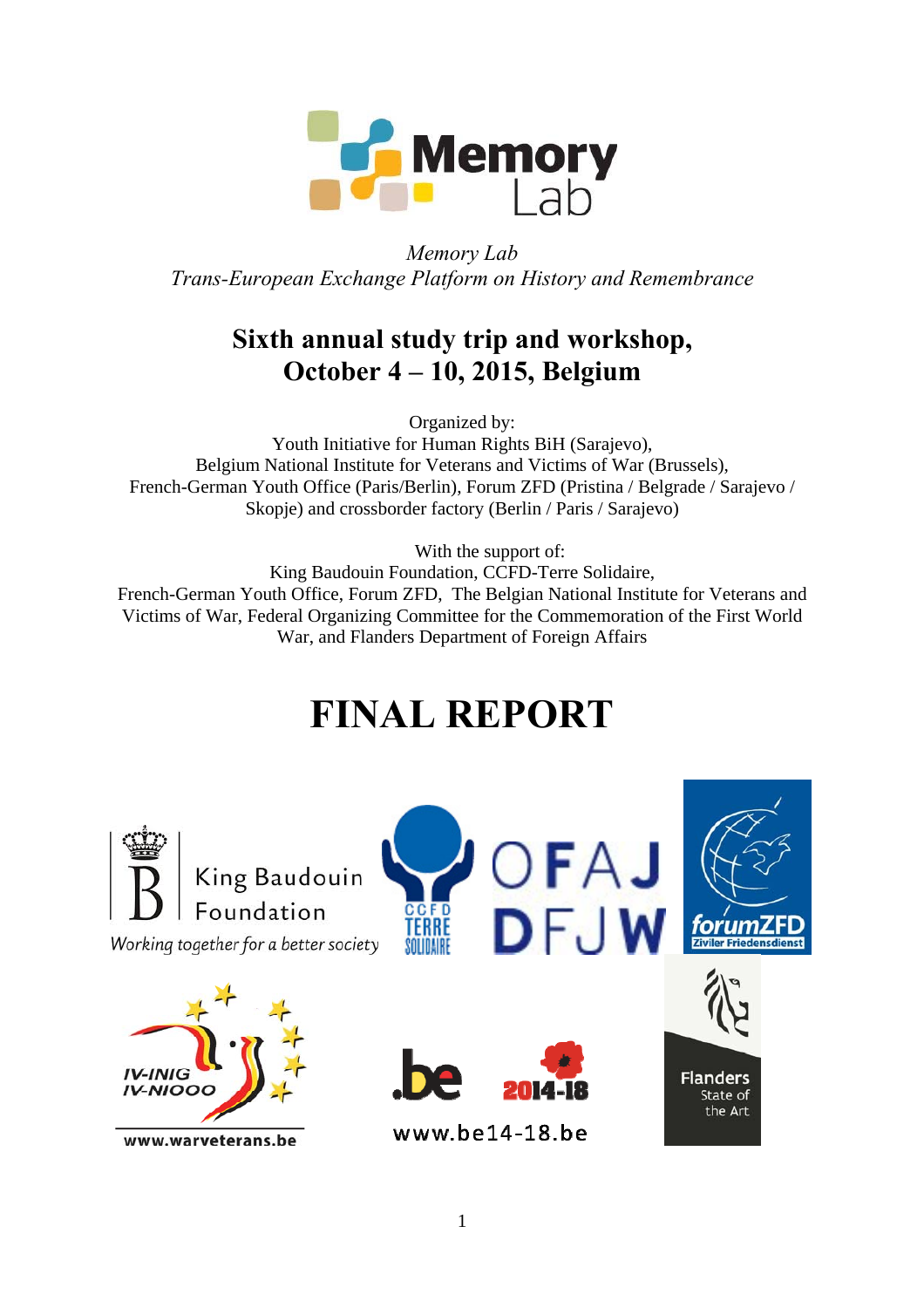*Memory Lab: Sixth annual study trip and workshop, October 4 – 10, 2015: Belgium* 

## **Final Report**

Content:

- I. Aims of the  $6<sup>th</sup>$  workshop and study trip
- II. Background
- III. Preliminary work
- IV. Participants
- V. The different steps of the program
	- 1. Colonial History
	- 2. First World War
	- 3. European History
	- 4. Summarizing the experiences from Belgium and connecting them with the situation of other countries
	- 5. Networking / Memory Lab / Future projects
- VI. Evaluation by the participants
- VII. Conclusions and Perspectives

VIII. Annexes

- 1. Organizers
- 2. Program
- 3. Participants
- 4. Results Exercise*" Create your own museum of European history"*

#### **I. Aims of Memory Lab and of the study strip/workshop 2015**

General aim:

The trans-European exchange platform "Memory Lab" (named "Dealing with difficult pasts in Western Europe and the Western Balkans" until 2013) brings together organizations, institutions and persons working on memory sites and remembrance education in the Western Balkans and in Western/Central Europe, and promotes thereby exchange, cooperation and critical understanding of remembrance and history in Europe. In this framework, the annual study trips and workshops are particular important occasions for mutual learning through the sharing of experiences and practices. The platform and the annual meetings aim to overcome existing gaps of knowledge, to strengthen constructive dealing-with-the-past-approaches as means for sustainable peace- and democracy-building, and to contribute to cooperation and understanding processes within South Eastern Europe and Europe in general and to the integration of the countries of the former Yugoslavia into a shared European civil society and memory space.

Specific aims of the study trip and workshop 2015 :

- To explore Belgium and its history, with a specific focus on World War I and Belgian Colonial History, through visits of historical sites, monuments and museums.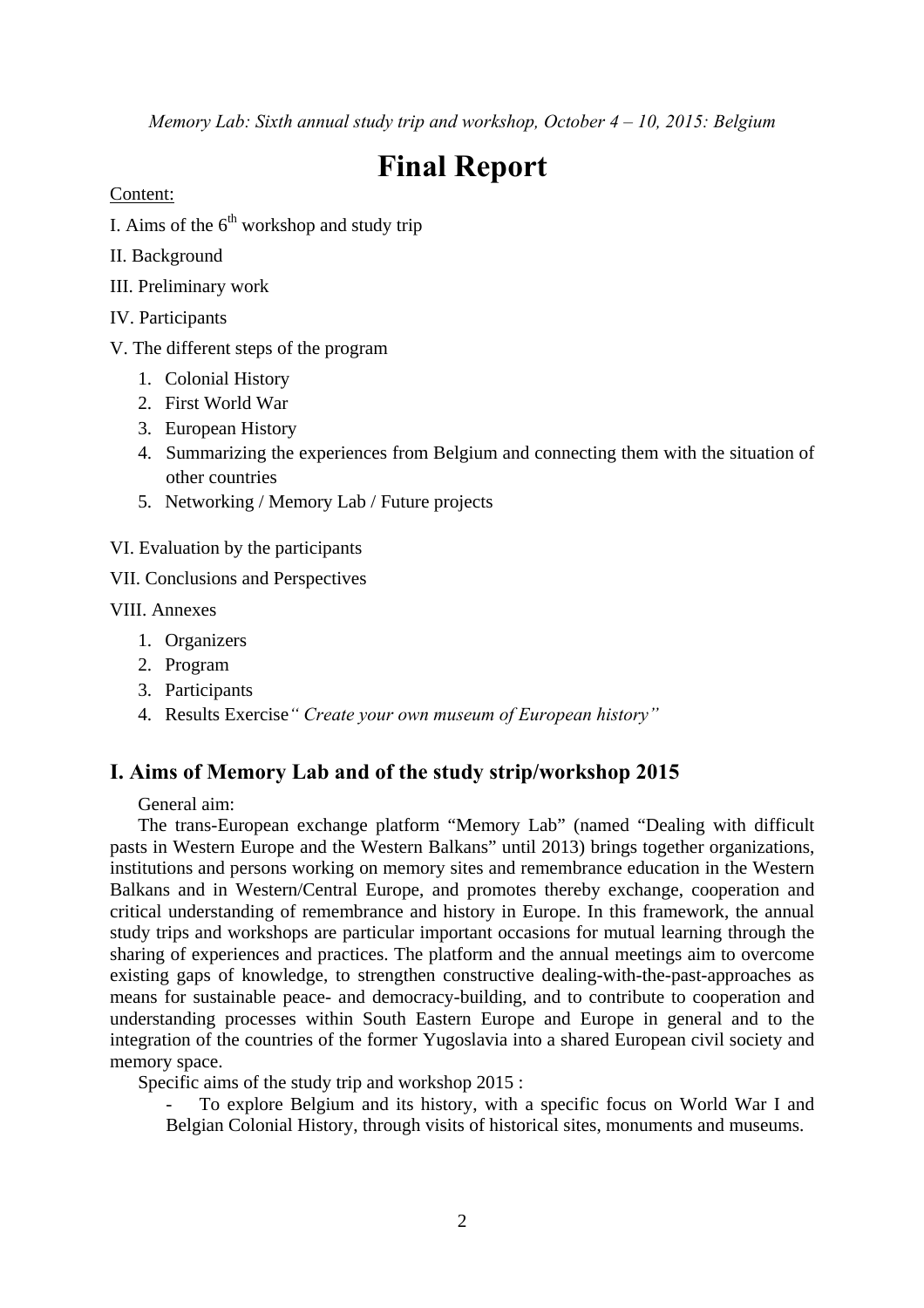- To discuss current Belgian memorialization of its past and the challenges it faces, through meetings and debate with academics and persons working in the field of Remembrance and Remembrance education.

- To explore and discuss possibilities and challenges to present a history of Europe and to develop a common European memory.

*-* To connect the experiences from Belgium with the situations and remembrancework in other European countries, and to discuss what other countries can learn from historical experiences and remembrance-work in Belgium

- To deepen contacts and cooperation and to provide a space to develop future activities between the participants of the Memory Lab - platform.

#### **II. Background:**

Dealing with the past (DwP) is a very sensitive issue in the countries of the former Yugoslavia, as the wounds of the wars of the 1990s are still fresh and linked with often conflicting memories. In Western and Central Europe, although there has been no war in the last sixty years, memory questions often also remain sensitive, for example concerning the Second World War and the crimes linked to communism or colonialism. Even if each country has its specific situation and if the distance of war differs in Western/Central Europe and the Western Balkans, a lot of questions are nevertheless similar: How to deal with difficult past(s)? How to face the reluctance of people to deal with the past? What is the place and the role of memory sites in DwP-processes? What are possibilities and challenges of pedagogical and educational approaches at and around this kind of places, especially for young people? To what extent can memory sites bring conflicting memories together? If international cooperation in the field of DwP is quite well developed within the EU, exchanges in this field within SEE and also between SEE and the EU-countries are still quite rare. This mutual absence of relations and knowledge is reflecting the still existing gaps between the countries of former Yugoslavia and between these countries and the rest of Europe. Also in the perspective of the European integration of the countries of former Yugoslavia, it appears to be urgent to create regular opportunities for initiatives committed to a constructive DwP to meet, to learn from each other and to develop common activities. This inclusion of initiatives from former Yugoslavia in a larger European context and the sharing of Western European experiences must be seen as an contribution to the strengthening of cooperation and peacebuilding processes in the still very divided societies of the former Yugoslavia, and also to the development of a common European memory and civil society.

#### **III. Preliminary work**

In June 2010 a workshop in Sarajevo, gathering 25 representatives of memorials and NGOs working on DwP in Bosnia and Herzegovina (BiH), Croatia, Serbia, France and Germany, illustrated how stimulating and useful a trans-European exchange on these issues can be and how much it would make sense to develop such exchange on a more regular basis. A second workshop was organized in October 2011 in Prijedor in BiH, this time gathering 40 people from seven European countries, and which was preceded by a two-day study trip allowing for more field visits. The feedback was again very positive and in order to make the work sustainable, the group decided to create an informal platform, with the title "Dealing with difficult pasts in Western Europe and the Western Balkans", and to organize this platform around an annual study trip and workshop. After two years in the Western Balkans, the third annual workshop and study trip, in 2012, took place in France, in cooperation with the "Historial of the Great War" in Péronne, the "Mémorial de la Shoah" in Paris, and the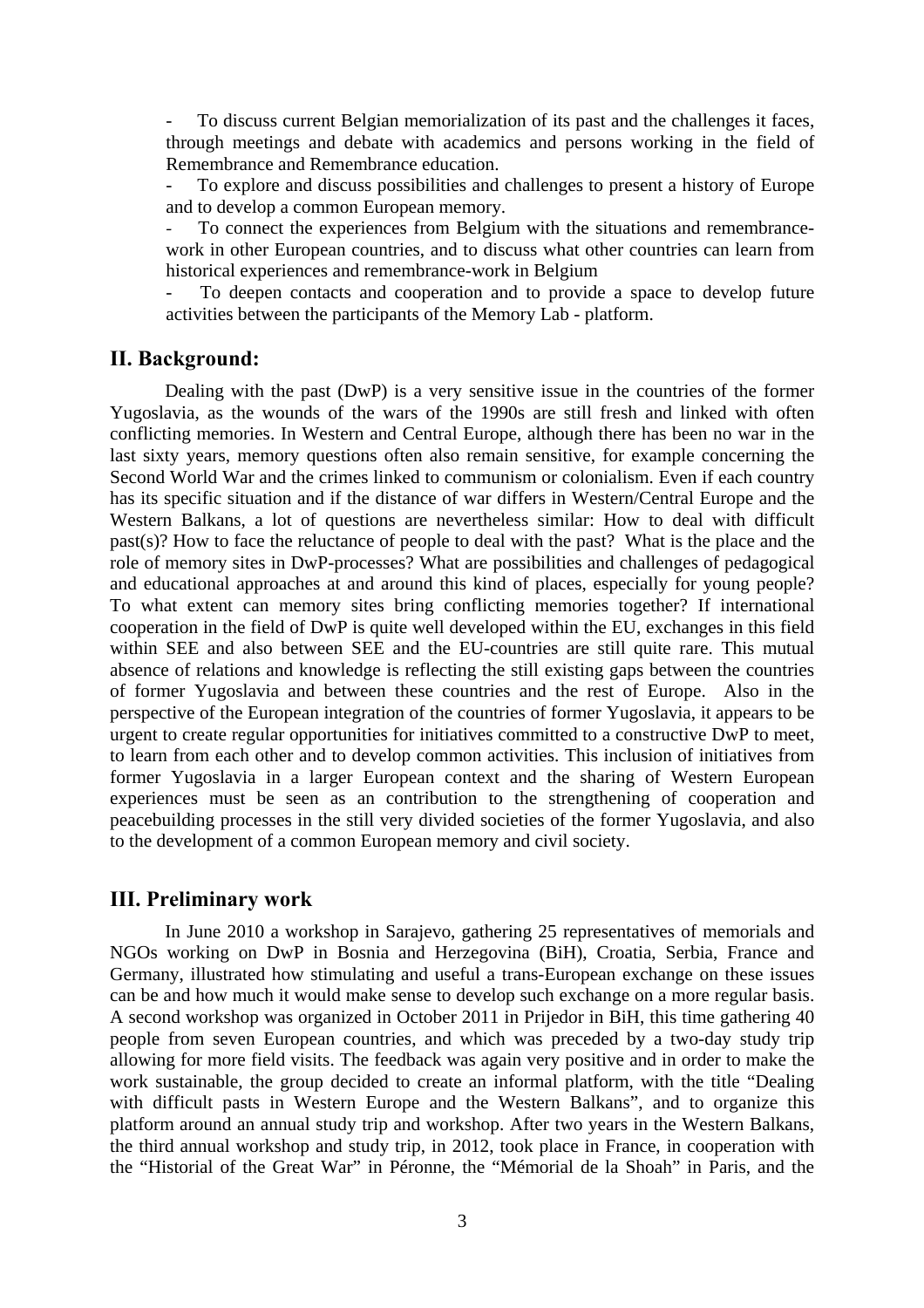"Centre de la Mémoire" in Oradour-sur-Glane, and the fourth one, in 2013, in Germany (Berlin and Ravensbrück) and the German-Polish border (Frankfurt/Oder-Slubice), in cooperation with the Institute for Applied History Frankfurt/Oder, the Berlin Wall Memorial and the Memorial Centar Ravensbrück. In 2013, the platform was renamed "Memory Lab - Trans-European Exchange Platform on History and Remembrance" and a website launched (www.memorylab-europe.eu). In 2014, "Memory Lab" returned to South Eastern Europe, with the annual study trip and workshop taking place in Kosovo (Pristhina, Gazimestan and Prekaz) and Macedonia (Skopje, Tetovo, Neprosteno, Zajas). Since then, the annual study trips and workshops will alternate every year between South Eastern Europe and Western Europe. – Numerous bilateral or multilateral cooperation and activities involving different participating organizations have resulted from the annual meetings.

#### **IV. Participants/target group**

Representatives of memorial centers, historical museums, NGOs and other organizations/initiatives/individuals from the Western Balkans and from Western/Central Europe, acting practically in the field of dealing with the past, especially around memory sites and in the educational field. The involved persons and organizations are working on different "difficult pasts" related to the history of Europe in the  $20<sup>th</sup>$  century (First World War, Second World War, communist dictatorships, Yugoslav break-up wars of the 1990s, …): this diversity reflects the complexity of European history and has also proven to be very stimulating and enriching for the working process.

At the workshop and study trip 2015, 43 persons have been participating: 10 persons from Bosnia and Herzegovina, 6 from Croatia, 6 from Kosovo, 1 from Macedonia, 4 from Serbia, 4 from Belgium, 4 from France, 7 from Germany and 1 from The Netherlands). 30 of the 43 participants had already participated in one of the previous study trips/workshops, what means that 13 persons have participated for the first time. That combination of "old" and "new" participants guarantees on the one hand a continuation and deepening of the existing contacts and work, and on the other hand the integration of new participants in a group which aims to be open for new persons, contacts and ideas.

Concerning the choice of the participants in 2015, for the first time it was not done by direct invitation, but by open call for applications for interested persons to apply by filling in and sending an application, We received a large number of applications, but unfortunately could not accept all those who applied, so we made a selection of candidates on the basis of their motivation, interest and previous or intended work related to Memory Lab activities.

#### **V. The different steps of the program**

The program started on Monday, October 5, 2015, at the International Press Centre in Brussels with an introduction to the week's program and an exercise to make acquaintance among the participants, and was followed by a lecture entitled "'Belgium for dummies': introduction into the history of Belgium", given by Axel Tixhon from the University of Namur and by Valerie Rosoux from the University of Leuven. Their overview-lectures, followed by a short discussion with Q&A, gave us different key-elements to better understand the complexity of Belgium's political structures, with its two largest regions, the Dutchspeaking region of Flanders in the north and the French-speaking southern region of Wallonia, the officially bilingually Brussels-Capital Region, and also the small Germanspeaking community in the East, and the challenges which Belgium is facing regarding memory politics.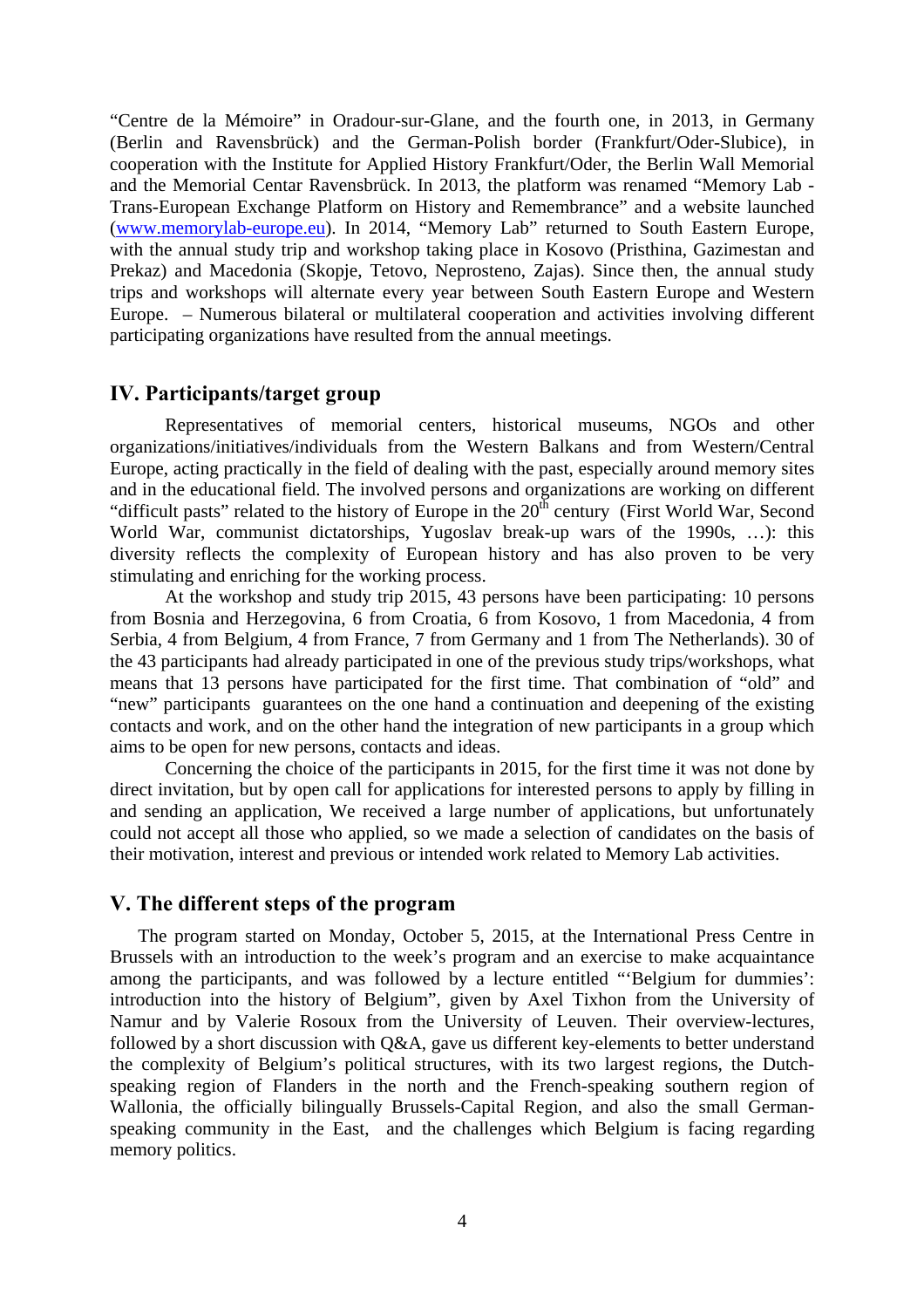#### **1. Colonial History**

During the second part of the first day we discovered Belgian colonial history through a guided walk (entitled 'Walking to Congo') through Brussels. Our guide was Lucas Catherine, the author of a book on what's left of colonial heritage in the streets of Belgium (buildings, monuments, statues). In his guided tour through Brussels, he showed us some of this colonial heritage in the streets of Brussels, such as monuments, memorials, plaques and statues. The colonial history and memory of Belgium is mainly linked to Congo, which was ruled personally by King Leopold II from 1885 until 1908, and then from 1908 to 1960 by the Belgian state. To celebrate and glorify the Belgian colonial activities in Belgium, various monuments and building were erected in the Belgian capital especially under King Leopold's rule. In the same time, the criminal character of the economical exploitation of the Congo especially under the rule of Leopold, which led to the death of several millions Africans, has for a long time not been discussed in Belgium and remains until today a mainly silenced topic. In his tour, Lucas Catherine showed us for example the monument to King Leopold II in the centre of Brussels, as well as a plaque commemorating all employees and administration workers at the Belgian ministry of colonial affairs. He pointed and explained the history, symbolism and significance of these sites. We have, through the guided tour, learned about the various and controversial facets of the colonial history and memory of Belgium.

After the walk, we participated at a round table discussion "Belgium's colonial memory", on the place of colonial history in Belgium, with representatives from the African Museum in Tervuren and the NGO "Justice and Democracy". We were given a presentation about the African Museum, which had been opened under Leopold's rule, which is currently under renovation and which is planned to be re-opened 2016; curators of the museum told us about the history of the building and the exhibition and about the challenges of making a new exhibition which is partially integrating and reinterpreting parts of the old exhibition. The discussion after the presentations raised many questions about how to deal with a heritage which was conceived as colonial propaganda, how colonial history/memory should be represented in a museum, and who should be the persons/groups to decide what is going to be represented.

#### **2. First World War**

1

The second day of the program was dedicated to the memory of WWI in Wallonia. We visited the city of Dinant and memory sites situated there and related to World War I.<sup>1</sup> At the onset of World War I, Germany invaded Belgium in order to rapidly capture Paris and destroy the French armies. A fierce battle was fought between the French and advancing German army at the little Belgian town of Dinant, nearby the French border. The German army assumed that there were resistance fighters in the town and on August 23rd 1914 they rounded up the civilian population of Dinant. 674 citizens -men, women and children- were massacred, and many houses and buildings were burnt down. After the war, Dinant, together with 6 other Belgian towns were similar facts occurred, were recognized as 'Ville Martyr' (Martyr Town). In 2014, the town, together with two historians and a choreographer organized a theatre piece, re-enacting the events of 23 August 1914. Most actors were ordinary people living in Dinant and the surrounding towns. Our guide for the day was Bruno Mathelart, the artistic director of the re-enactment event that took place in August 2014. We visited monuments dedicated to the dead which were built in the 1920s, and a new monument erected 100 years after the war. After our visit, we went to the city hall where we were welcomed by the town's mayor, who

<sup>&</sup>lt;sup>1</sup> During this day was also foreseen, before Dinant, a visit of the Fort de Loncin World War I Memorial Site in Liège, but because of an error of the bus company we lost so much time that unfortunately we had to cancel the trip to Liege and went directly to Dinant.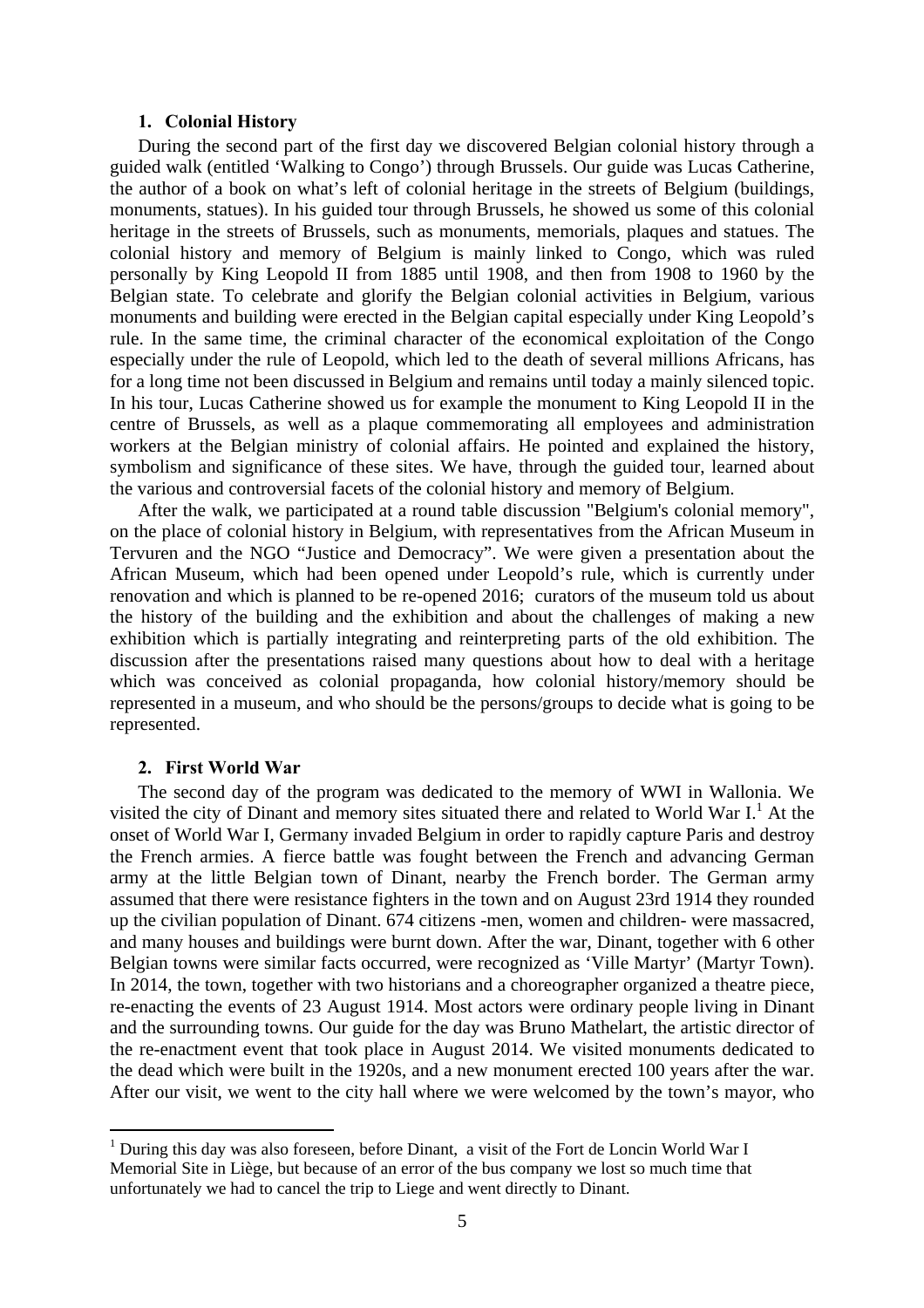talked about how he organized a commemorative event in 2001 in order to foster reconciliation between Dinant and Germany: this year, the German Minister of Defense came to Dinant and in a public ceremony officially apologized for the massacre committed nearly 90 years ago by the German troops. The mayor also explained the importance of tourism for the town and how highlighting Dinant's historical heritage, including World War One, was also important for touristic-economical reasons.

After travelling back to Brussels, we had a feedback session about the day at The Belgian National Institute for Veterans and Victims of War. During the session we discussed mainly the attempt at reconciliation organized by the mayor of Dinant, which raised many important question, such as: when does reconciliation "really" happen? How to define reconciliation? What does it imply? Why are events from WWI still so important for the local population? Should a commemoration be turned into a theatre play in order to produce emotions? Does this need to be done because the events being commemorated happened 100 years ago, so that people do not have a direct emotional connection to the events anymore? Is it acceptable to turn a commemoration for victims into something commercial?

On the third day of the program, we visited memory sites related to WWI in Flanders. We first visited the Yser Tower Memorial and Museum related to World War I, the Peace Movement and the Flemish Movement. The Yser Tower is a memorial and museum; it commemorates the Belgian, and particularly Flemish, soldiers killed on the Yser Front during World War I and is an important remembrance site for the Flemish Movement. The first Yser Tower was built in 1930 by an organization of Flemish war veterans and was given an inscription: AVV-VVK (All for Flanders – Flanders for Christ). It quickly became a symbol of the Flemish hardship in the trenches of the First World War. After the Second World War, it was considered a symbol of the collaboration. In 1946 the Tower was blown up, the perpetrators were never identified. Several years later the tower was rebuilt, taller than the first one. With the remains of the old one, the PAX-gate was built. In preparation for the centennial of WW1, the Flemish government identified this monument/museum as one of 5 strongholds in the commemoration. The museum received extra funding for renovation of the site and the exhibition. As a monument it is adopted by the Flemish Movement and the peace movement. - The curator, a young historian, briefed us on the how, when and why of the site. After that, we had a visit of the museum, during which we could ask the curator questions about the museum and its exhibition.

In the second half of the day, we continued to Ypres and visited the In Flanders Fields Museum about the First World War in the West Flanders front region. We were first given an introduction into the museum, its concept, and its philosophy by one of their educational workers, after which we had a free visit to the permanent exhibition. The Museum is situated within the Cloth Hall in Ypres which was, just like the city, almost completely destroyed by artillery fire during the First World War and then has been reconstructed. In preparation for the centennial, the Flemish government identified this museum as one of 5 strongholds in the commemoration. The museum received extra funding for a complete renovation of the exhibition. This museum is a very good example of how the memory of the First World War is kept alive today. It carries the heavy responsibility, and sometimes burden, of being considered, at least in Flanders, the ultimate museum when it comes to the First World War in Belgium. It is a very modern and interactive museum, using a lot of multimedia. As a visitor you get a bracelet that helps you identify with a victim of the War throughout different stations in the exhibition.

After the visit to the museum, we attended an Art Workshop "Coming World Remember me", related to the 600.000 victims of World War One in Belgium and made clay sculptures in memory of the victims of war. From 2014 to 2018 thousands of people from Belgium and the rest of the world will take part in the molding of 600,000 sculptures out of clay, each of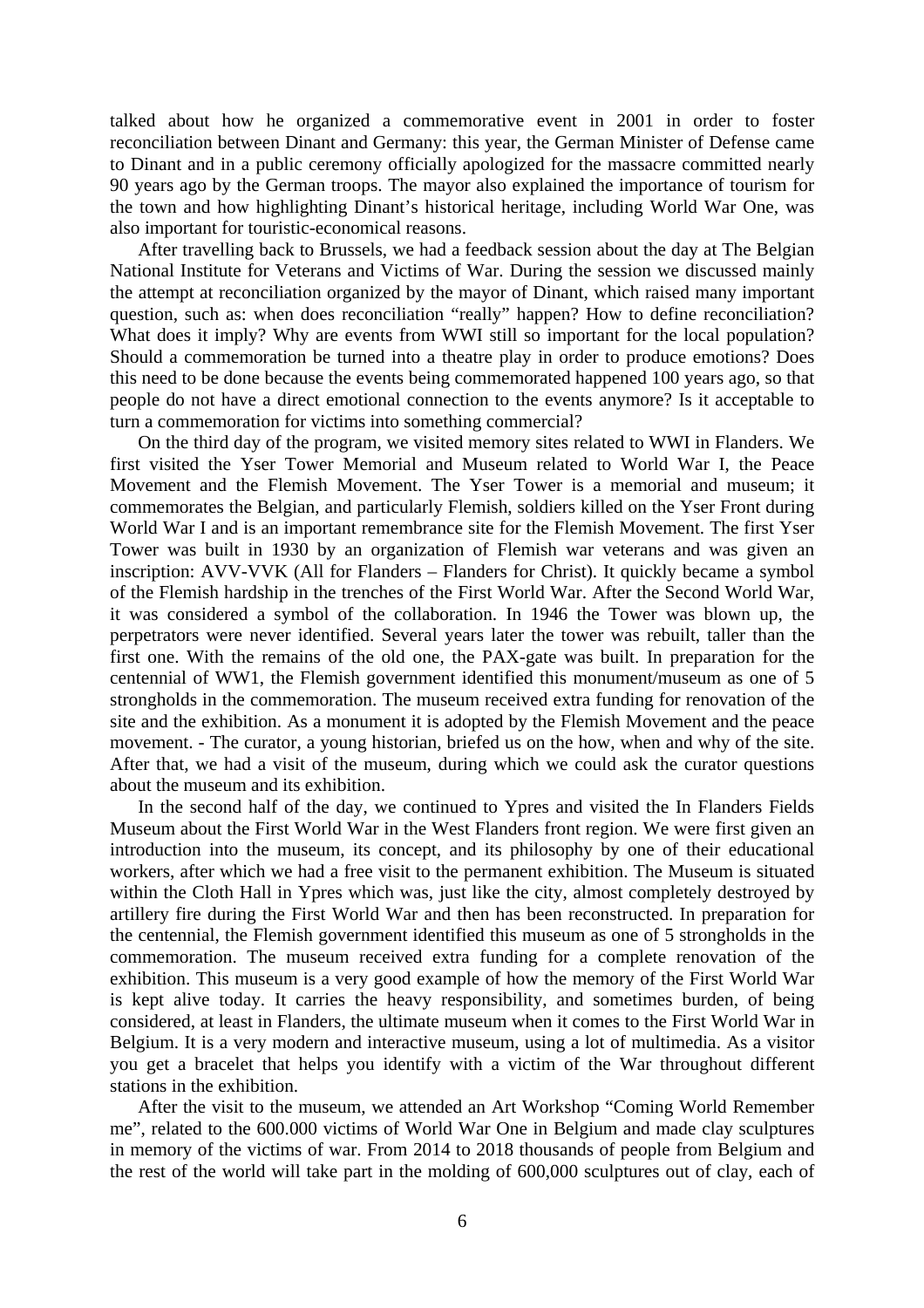these sculptures representing one of the 600,000 victims who lost their lives in Belgium during the First World War. In the spring of 2018 the sculptures will be arranged on one of the most hard-won places of WWI: the no man's land of the frontline around Ypres. It was interesting for our group not only to look at the memory of WW1 in Belgium from the distance, but in this form also to actively contribute to the commemoration of the First World War in Belgium.

At the end of the day, we attended the Last Post Ceremony held at the Menin Gate in Ypres. The Menin Gate is a city gate of the city of Ypres and was built by the British in 1927 to commemorate their fallen soldiers. The Menin Gate has the names of 54.896 missing Commonwealth soldiers engraved in its walls. Every night, at 8 pm, traffic through the Menin Gate is stopped for the Last Post ceremony. This ceremony is held to commemorate the Commonwealth soldiers that lost their lives during World War I. The ceremony was first held in 1929 and continued to be held, every night, ever since, with the exception of the years 1940-1944. Where there used to be hardly any participants, you now have to arrive nearly 1 hour in advance to have 'a good spot' for the ceremony.

The next day started with a feedback session and evaluation of the day in Flanders. We discussed the meaning of symbols in commemorating certain events and whether they are more important than what actually happened at a site. Criticism was expressed about the Yser Tower Museum for adopting a narrative on peace, without really sending a peace message and for actually glorifying the war and also a nationalist ideology. Questions were raised about the funding of the museum (is it a private initiate or funded by the government?) and about who has the responsibility to commemorate. We also discussed the In Flanders Fields Museum, which was perceived by several persons of the group as a very interactive and well-thought museum. However, criticism was expressed about the overuse of modern technology in the museum, which is distracting the visitors from understanding the main idea/narrative of the museum. Questions were raised about the message that the museum wants to communicate. The Last Post Ceremony raised questions about war tourism and how much it affects the lives

of local people. Is war tourism also a means to reflect on history?

#### **3. European History**

The following day was devoted to the topic of European history and memory, so we visited the European Parliament where we were given a presentation about the project "House of European History" (HEH), followed by a visit of the site of the future museum. The HEH was launched by the European Parliament and is scheduled to be opened in 2016, in a building in the immediate neighborhood to the European Parliament. The HEH will aim "to give visitors the opportunity to learn about European history and to engage in critical reflection about its meaning for the present day." The main focus of the permanent exhibition will be on European history of the 20th century and the history of European integration, and aims "to convey a trans-national overview of European history, taking into account its diverse nature and its many interpretations and perceptions." The HEH will provide its main content in the then 24 official languages of the EU. Educational and cultural programs are also planned.

After the presentation realized by several members of the HEH-team, in the following Q&A-session, several persons of our group expressed their skepticism about the presented concept of the HEH, raising the question whether it would more glorify European history that critically interrogate it and present more an official narrative instead of emphasizing also neglected aspects of European history. The place of the Yugoslav space within the HEH was also a topic tackled in the discussion.

In general, the ambitious and innovative project of a "House of European History" raised many questions which are also relevant for the work of Memory Lab: What is European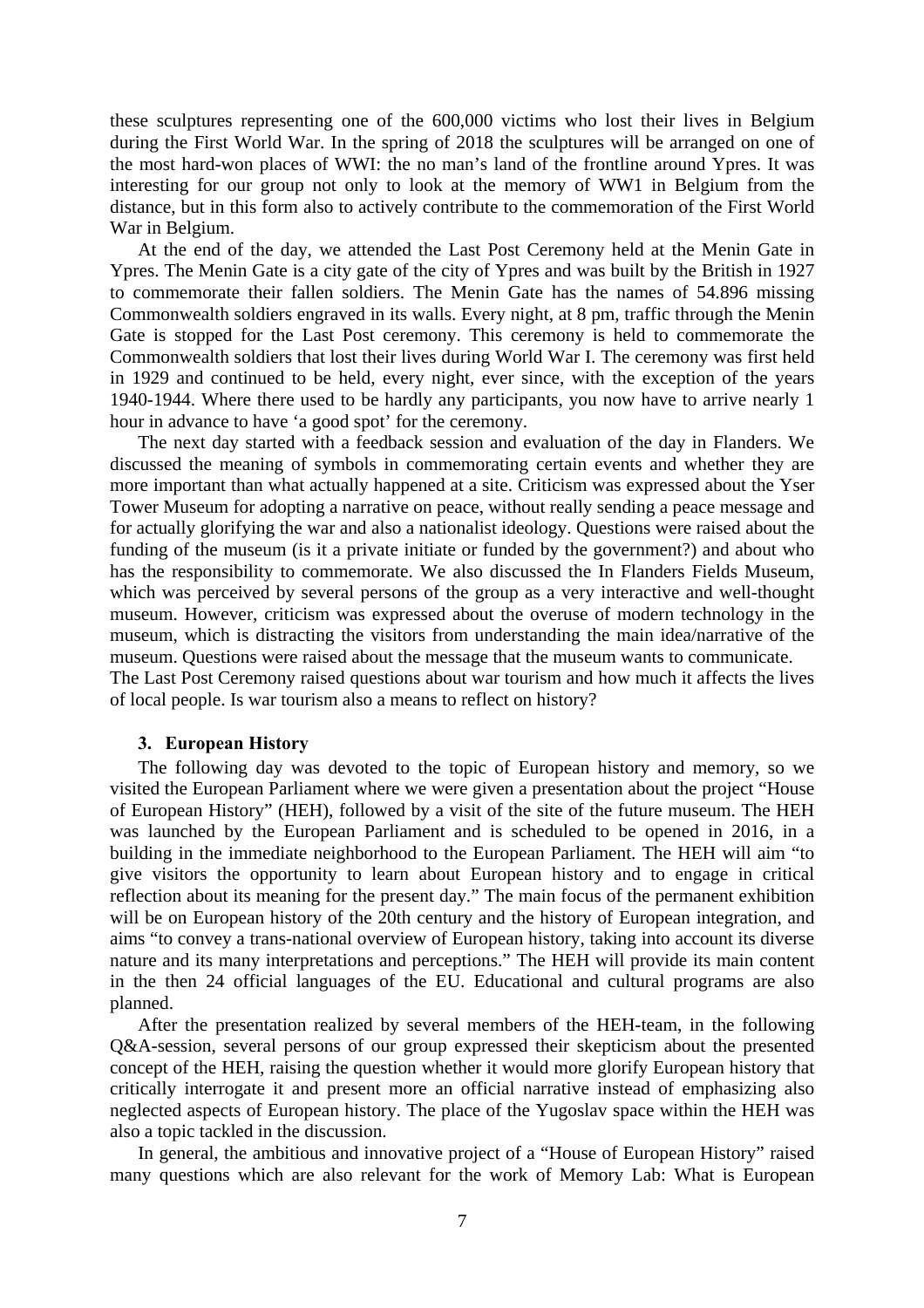history? How to represent the history of Europe, its complexity and its different interpretations? Is it possible to develop a balanced and critical narrative about the history of Europe? What will be the place for the history of nation-states, and what for transnational and supranational movements? The numerous challenges in developing such a museum proved also to be a good introduction into the exercise held later that day, when participants were asked to, in parallel groups, develop their own concepts for museums of European history, by answering the following questions: in which town/country will your museum be located? How do you define the main aims of your museum? What are the five main topics that the museum will focus on? What name will you give to your museum? Interestingly, out of the five groups, four groups decided to create a travelling museum/exhibition, while the main topics that these museums would cover included human rights, borders (physical and symbolic), migration/movement, citizenship, social inclusion, as well as social justice and social history/ hidden histories (see Appendix 4 for the results of the exercise).

#### **4. Summarizing the experiences from Belgium and connecting them with the situation of other countries**

The last day of the program was structured in two parts. First, the participants, in parallel groups, discussed the question "What can we learn from what we have seen in Belgium for the work on history and remembrance in other countries?" The main results were then presented at the beginning of the afternoon session, entitled "Belgium and the Balkans: laboratories for an European memory?", in presence of Heleen Touquet from the University of Leuven, who is living in Belgium and working on the Western Balkans. In Heleen Touquet's intervention and the following discussion a number of questions were raised about the similarities and differences between memory politics in Belgium and other West European and/or Western Balkan countries. The situation in Belgium showed that the country is split in its memory politics and that divisions are present, just as in most of the countries/societies that participants of Memory Lab come from. Belgium is also an example of how memory politics are selective – mainly those events in which the country/society had a positive role are remembered, but events in which the country/society had a negative role are forgotten. There is often no historical continuity in presentation of the past, and only some past events are presented without their relation to other past events (there is no story of cause and effect). Specifically, we learned that the Belgian society has in particular a problem in confronting and coming to terms with their role as colonizers in Congo and other Belgian colonies. We, thus, did not encounter any memorials which would judge colonialism. From this we could conclude that in Belgium exist strong attitudes of denial and of suppression of difficult memories, which is also the case in many other countries that are dealing with their difficult pasts. What is silenced or marginalized is the history of the defeated, i.e. of those who were colonized, while colonialism, if it is present, is presented as "white man's burden".

What also came to our attention, but is not characteristic just for Belgium, is strong presence of the state in modeling the politics of memory. Such strong memory politics which are dictated 'from above' are also very much present in successor states of former Yugoslavia. This kind of remembering the past resulted in the construction of history which agrees with the current situation/moment ("convenient history"). What seemed specific to Belgium, in comparison especially with Yugoslav successor-states, is the strong focus on the First World War in comparison to the Second World War, what does not mean that the memory of 1939- 1945 does not play any role in the culture of remembrance of Belgium.

All together, Belgium appeared as an "extraordinary laboratory of diversity and complexity" (Valerie Rosoux), with many similarities to the post-Yugoslav space and also Europe in general, and the experiences from the week raised many questions which are also relevant for other countries. What we also have learned from the Belgian example is that even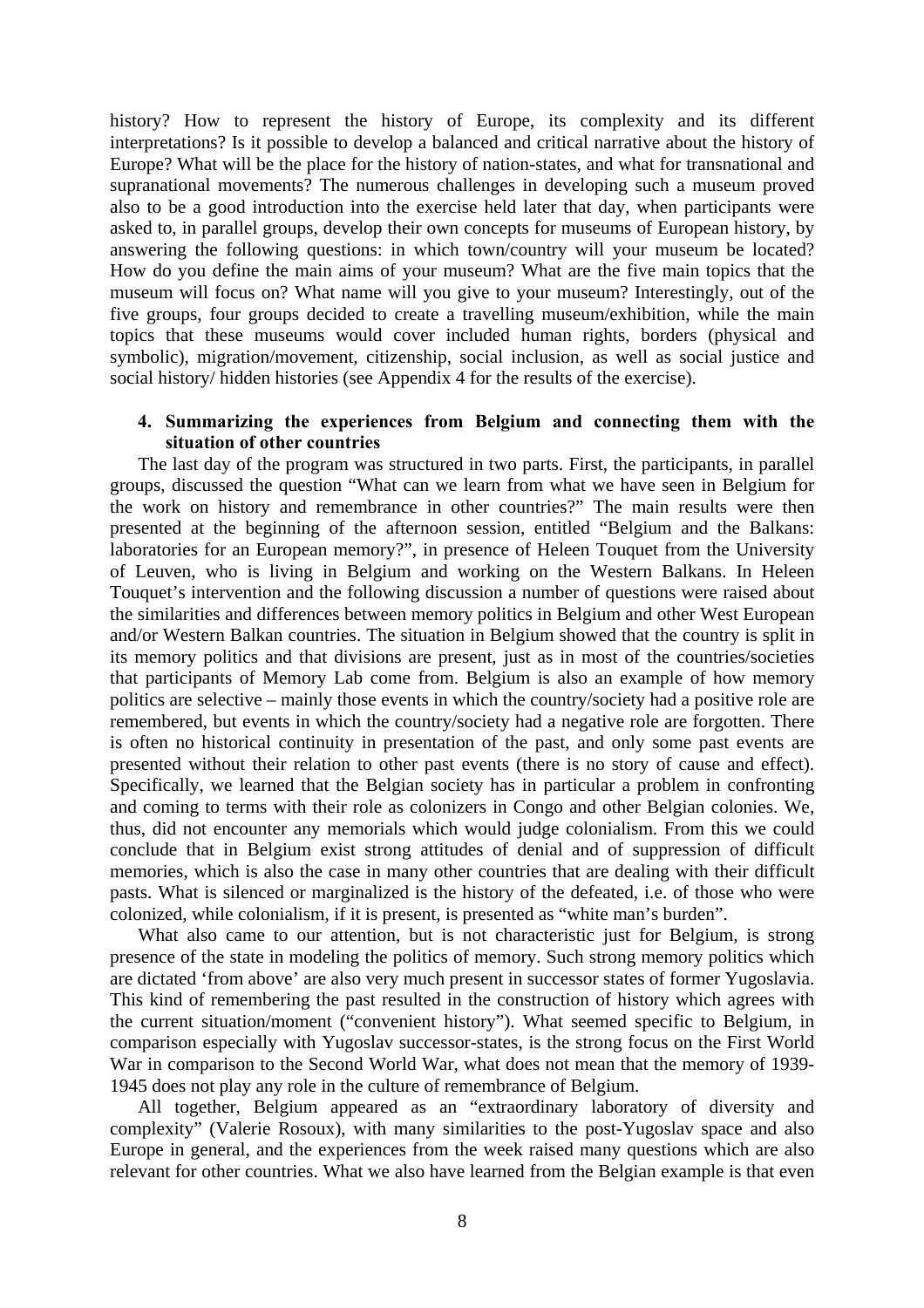after strong emotions about remote historical events are no more present, people still have a need to understand and come to terms with what happened. Although remote in time, traumatic historical events (such as wars and political violence) still raise questions about their cause, effects and responsibility for their occurrence. Thus, we need to be aware of this transformation from having deep emotions about a particular event to gaining knowledge about its meaning in history.

#### **5. Networking / Memory Lab / Future projects**

Before the last day, our group was joined by Oriol Lopez-Badell from the European Observatory on Memories (EUROM) who presented the concept and work of their platform to participants of Memory Lab, emphasizing the similarities between EUROM and Memory Lab. EUROM is a transnational and multidisciplinary network, started in 2011, with the aim to analyze and share different memorial experiences. Oriol Lopez-Badell invited interested participants from Memory Lab to join this network in order to realize potential future project and joint activities (some members of Memory Lab have already cooperated with EUROM and are part of the network).

During the program was also provided space for the presentation of existing joint projects and for the discussion about potential future joint activities. In the first part of the session, some developments since last year were presented, as well as joint projects that have been realized by Memory Lab's participants since last year, as for example the training for history teachers titled "From Sarajevo (1914) to Sarajevo (1992-1996) : Why and how to use Memorials and Museums to teach the history of wars and mass violence in Europe?", organized in 2014/5 by the Historical Museum BiH, the Youth Initiative for Human Rights Croatia, the Memorial Centar Buchenwald, the Historial of the Great War Péronne and the Franco-German Youth Office. After that, we divided the participants into groups and each group discussed some modes of possible future cooperation. One group discussed possible cooperation with the EUROM network. Another group discussed possible cooperation in the framework of the future Regional Youth Cooperation Office (RYCO) of the Western Balkans, which the governments of Albania, Bosnia and Herzegovina, Kosovo, Macedonia, Montenegro and Serbia plan to open in 2016. The RYCO is an institutional mechanism for sustainable regional cooperation among young people, established by regional governments to promote reconciliation, mobility, participation, active citizenship and intercultural learning, in a European spirit and within the European integration process of the region. - Another group in this session also gathered to discuss Memory Lab's website, its improvement and future contents.

The coordination team recalled that next year's Memory Lab annual study trip and workshop will be organized in Serbia and announced that a preparation meeting will take place at the beginning of 2016 in Belgrade. The preparation meeting will also be an opportunity to evaluate the first five years of Memory Lab and to discuss its future development, and all those interested were invited to express their interest in joining the preparation meeting in Belgrade.

#### **VI. Evaluation by the participants<sup>2</sup>**

<u>.</u>

1. The overall opinion about the  $6<sup>th</sup>$  study trip and workshop has been very positive, and this concerns the content, the structure and the organization of the week, as appears for example in the following quotations from the evaluation sheets:

 $2$  On the basis of 36 evaluation sheets which were filled out the last day of the program. The complete answers are available on www.memorylab-europe.eu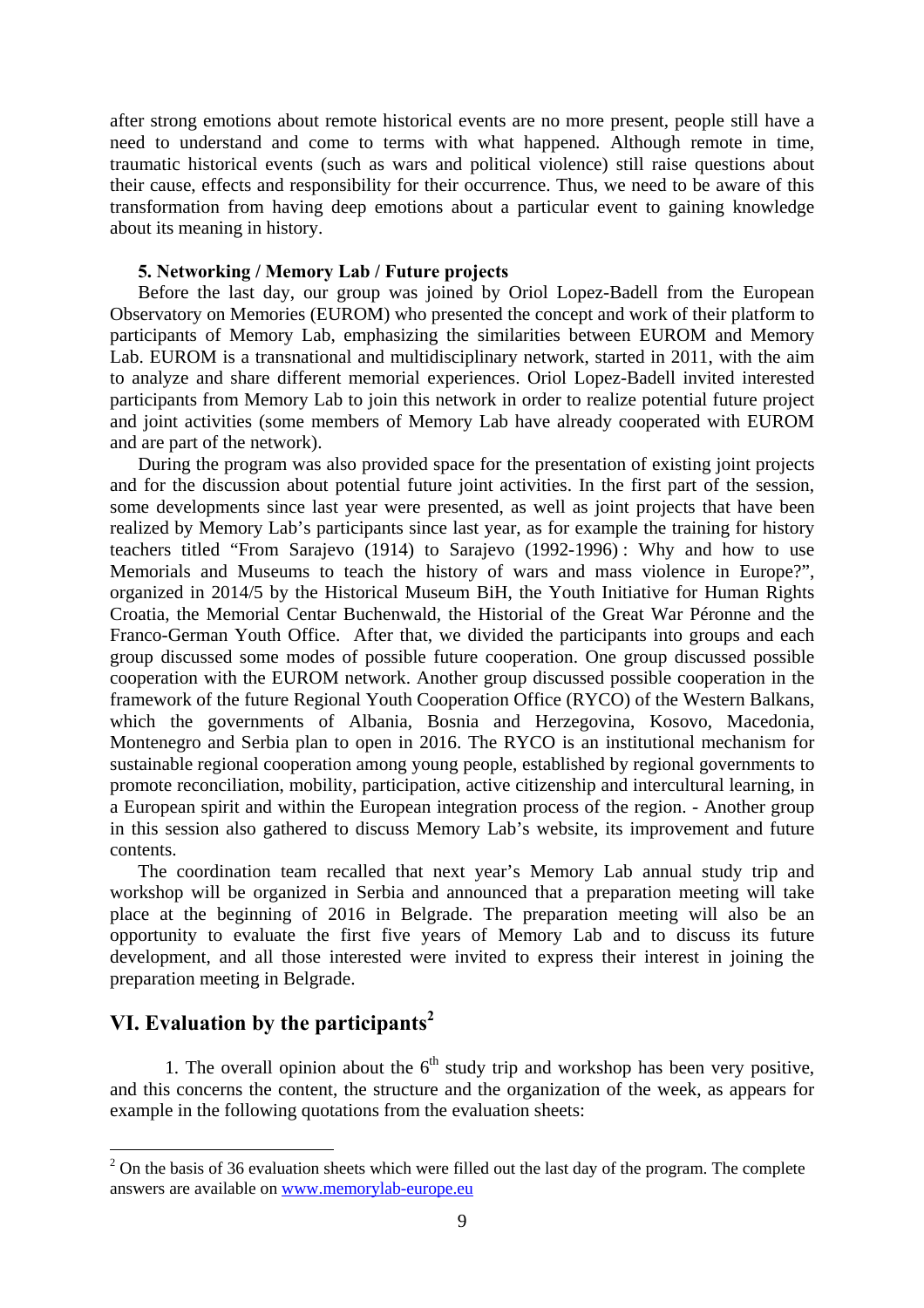*- "It was a very well organized week. Very rich in content and site visits, which were wellbalanced. The choice of the 3 themes (World War 1, colonial and European) was excellent given the urgency and actuality."* 

*- "An interesting and very well designed trip. A lot of information at a minimum of visited locations. The program has provided us with good insight in complexity of social relations in Belgium and colonial past and WWI and WWII."* 

*- "I was pleasantly surprised by the concept of this study trip since it was a combination of workshops/discussions/ and field visits. The concept was dynamic and productive. In addition, I am very pleased with the choice of Belgium as host country, as most of ex-Yugoslav population (me included) is not familiar with its history and roles in different time periods."* 

*- "The whole experience for me in general has been very inspirational, reflective and autocritical. Besides the learning process which was present, I liked the structure of study visits, presentations and reflections, because it involved us on several levels with the places (visually), the content of it and the possibility to dig into ourselves as individuals and members of communities we represent vis-à-vis what we experienced during the trip. Overall, I really thought the format works for me (kept me interested, concentrated and alert)."* 

*- "Very well organized! Marvelous colleagues! Splendid time, a prime-time experience… (…) The depth and broadness in our discussion was quite innovative to me. I had some eye-opener moments. (…) A big thanks for these stimulating days!"* 

2. Where do the participants see potential benefits for themselves from this study trip/workshop? Especially on the following five levels (in brackets, as illustrations, quotations from the evaluations):

- Improvement of knowledge about Belgian history and memory in general ("*I knew almost nothing about Belgium context (apart from very general things), and this tour helped me a lot in understanding complexities of this small, rich (and not boring at all) country*.") and some specific topics linked to Belgium's history, for example colonialism (*"It was interesting learning about colonialism since I never had the chance to talk about it from the point of view of a colonizing country.*")

- Improvement of knowledge about/ better understanding of memorialization processes in general ("*I believe that this knowledge I gained here is really important in order to understand different narratives, ways of memorialization and the way politics influence it.")*

- Deepening of comparative approaches ("*I find it now much easier to draw comparison between ex-Yugoslavia and West-European relation to history*." "*I have learned that history and challenges of Belgium and Balkans have parallels and common issues & challenges (divided country, selective memory, identity issues, fragile identity)*."

- Gaining of new methodological approaches ("*The trip gave me a new input and ideas (especially the walk about Congo) how to tackle uncomfortable memory narratives and new ideas how to approach memory questions in a more creative and dynamic ways.*")

- Establishing of new contacts and partnerships, and getting ideas for new projects ("*New and old connections have been revived!*" ; "*The trip can help me in creation of future memorialization projects.*" ; *"My general opinion is that Memory Lab is very useful considering that you learn a lot of things that can be used in your job and you get a lot of ideas for future cooperation with participants. Another thing is that knowing the concept of how Memory Lab works gives opportunity to become a partner and help in some future study trips."; "I am willing to commit myself in writing about different causes that were raised here and follow up the problematic.")*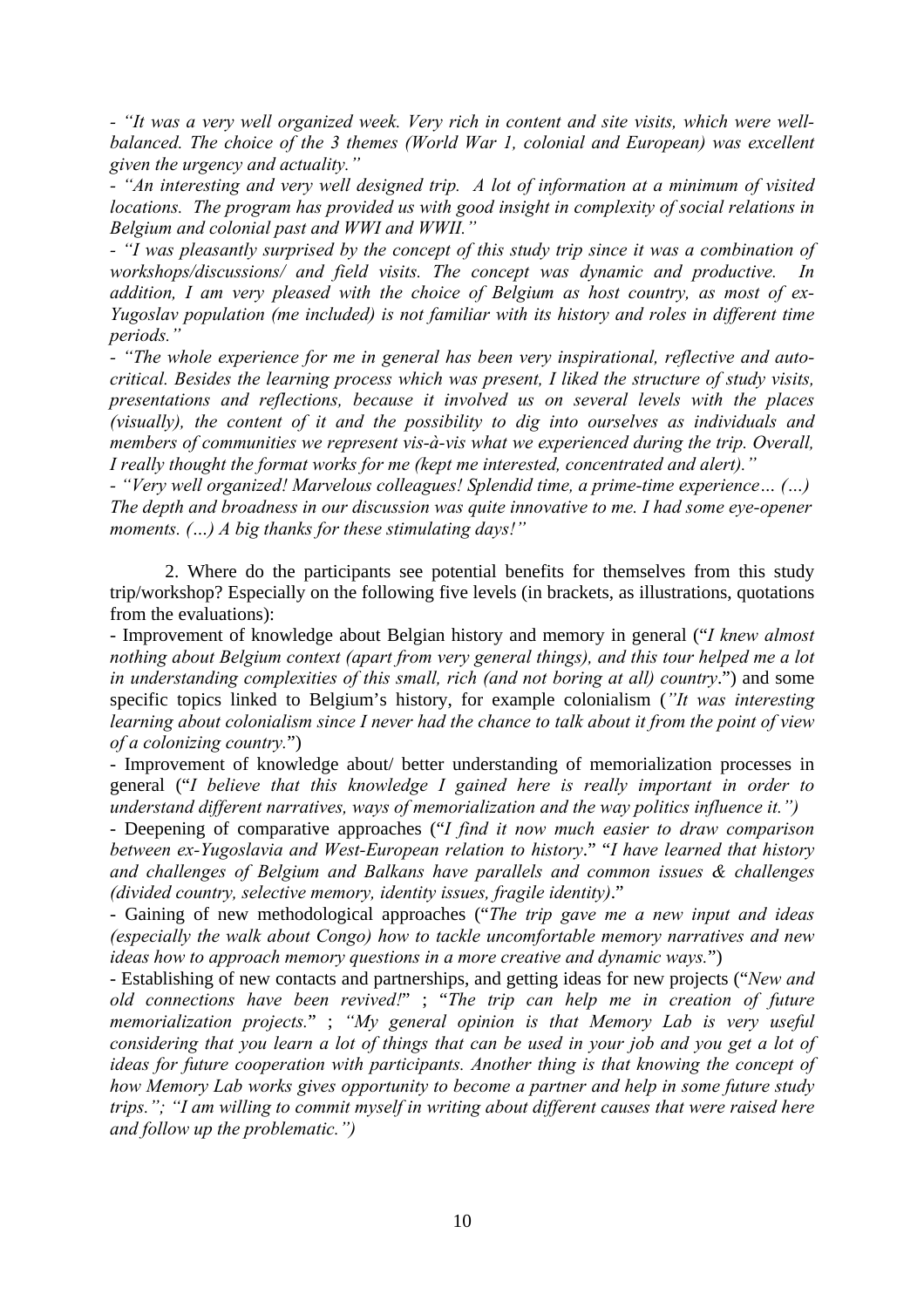3. Critical remarks and suggestions: One critical point which was mentioned in one third of the evaluation sheets was the sometimes negative atmosphere within the group discussions and the non-dialogical and overcritical attitude of some participants what appeared, for example at some visits, in formulating questions in a very accusatory style, and what had a negative impact on the overall culture of discussion. Here two examples from the evaluation sheets: "*It was irritating how fast some of us are in criticizing and judging others, instead of first trying to understand*." "*I was irritated by the –at times- unpleasant group dynamics which seem to be marked more by competition than a willingness to learn from each other. I hope we can establish a safer space to discuss and reflect next year from the start*." In this perspective, several persons suggested for next year for example to establish clear rules at the beginning of the program in order to avoid this kind of situation and to foster a constructive culture of dialogue. - Besides this point, other critics or suggestions were mainly expressed on an individual basis. Three suggestions were mentioned respectively by three persons: more time in the program for developing projects and ideas for future activities ; more time for reflection after the visits of memory sites ; and to give more attention to alternative memory narratives. Concerning the future choice of countries for Memory lab study trips and workshops, after Serbia next year, the country which was suggested the most (by five participants) was Spain.

#### **VII. Conclusions and Perspectives**

The program in Belgium was another successful edition of the annual Memory Lab study trip and workshop, and it can be stated that we have managed to meet the five goals which had been defined before the program (see above point I.), as show in particular the very positive evaluations by the participants. The only major problem which occurred this year and which needs to be addressed has been the sometimes negative group atmosphere; already at the end of the program in Belgium, the organization team announced that for the next study trip/workshop we will look for approaches to make sure that discussions will take place in a constructive perspective.

In 2016, it is planned that the annual study trip and workshop will take place in Serbia. As in previous years, it will be organized in cooperation with Memory Lab participants from the "hosting" country. We have a number of participants from different organizations/institutions in Serbia who have joined Memory Lab over the years, which is why we feel comfortable in securing help and support for the organization of next year's meeting. We will also hold a preparatory meeting in Belgrade in early 2016. This preparation meeting will be combined with a more general evaluation- and strategy meeting, where, on the basis of the evaluation of the first five years of Memory Lab, we will work on the further development of the platform. Finances for organizing this meeting have already been secured from one of our donors.

We hope and believe that Memory Lab will continue with its successful work in the coming years and see the growth of our platform not only in terms of the number of members / participants, but also in terms of developed and implemented joint activities, future cooperation projects, and shared knowledge and experiences. For the moment we don't see major obstacles for continuing the project. On the one hand we have several donors who are supporting the project in a regular way, what covers half of the budget every year, and until now we have managed every year to find also new donors to cover the other half of the budget. On the other hand, as Memory Lab is not a formal organization, but a platform gathering different organizations and individuals, and therefore the future of the initiative will very much depend of the commitment of these organizations and individuals.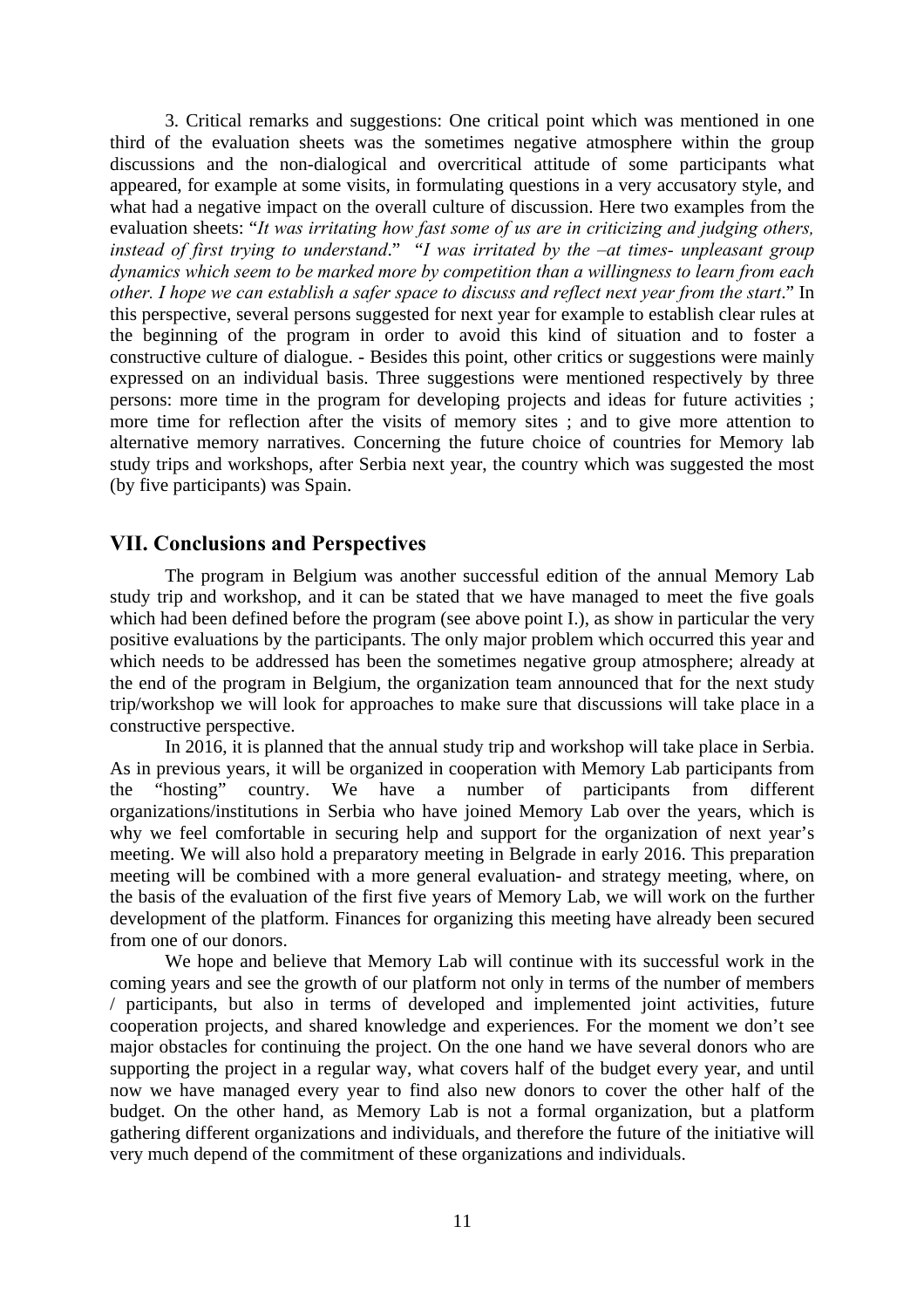#### **Annex 1: The organizers**

#### **1. Information about the cooperation partners:**

#### Youth Initiative for Human Rights BiH

Aims: Advancing the participation of youth in democratisation of society, strengthening rule of law in processes of facing the past and creating new progressive links in the post-war region of Ex-Yugoslav countries. YIHR BH builds new links amongst young people within Bosnia and Herzegovina, especially in terms of inclusion of divided communities and encouragement of Europeanization of the Western Balkans through regional cooperation of young people from different countries of the former Yugoslavia. Through trainings, study visits, workshops, conferences, street actions and development of educational material, YIHR BIH supports and encourages young people of BiH to promote social and political action related to issues relevant to young people. Such promotion includes advancement of the 1992- 1995 BIH war remembrance culture, advocating for human rights protection, minority rights, and promotion of issues related to EU integration processes and democratisation of the Western Balkans region.

The French-German Youth Office (FGYO), besides its experience in activities promoting intercultural learning and cooperation, is especially since the 1990ies organizing and supporting activities in the field of memory work, not only between France and Germany, but also with third countries. Since 2000, in the framework of its South Eastern Europe Initiative, supported by the Ministries for Foreign Affairs of France and Germany, it contributes to create links between civil society actors from France and Germany and the Western Balkans, including a specific work on memory sites and reconciliation linked with French-German experiences since 1945.

The Belgian National Institute for Veterans and Victims of War is dedicated to the men and women from Belgium who fought and suffered during the past two World Wars, but also to the men and women who have participated in peacekeeping or humanitarian missions in which Belgium took part for the UN or NATO. Besides health care and social and moral assistance, an important mission of the Institute is Remembrance Work, especially in the field of education. The Institute is involved in educational projects regarding the First World War, the Second World War and the Holocaust, and peacekeeping and humanitarian missions in contemporary conflicts.

The Forum ZFD with its offices in Pristina, Belgrade, Skopje and Sarajevo aims to contribute to a constructive debate on Dealing with the Past in and between these four countries in the Western Balkans, as a foundation for a future which provides an alternative to the violent past. On a local and a regional level, the organisation is supporting existing initiatives on DwP, launching new projects in this field, and is sharing information and promoting networking between DwP initiatives, for example through the magazine "Balkan Perspectives".

Crossborder factory is a European think-and-do tank which aims to strengthen intercultural competence and European commitment. Crossborder factory provides a platform for European citizens who wish to actively participate in shaping a democratic, peaceful, openminded and solidary Europe that is capable of acting.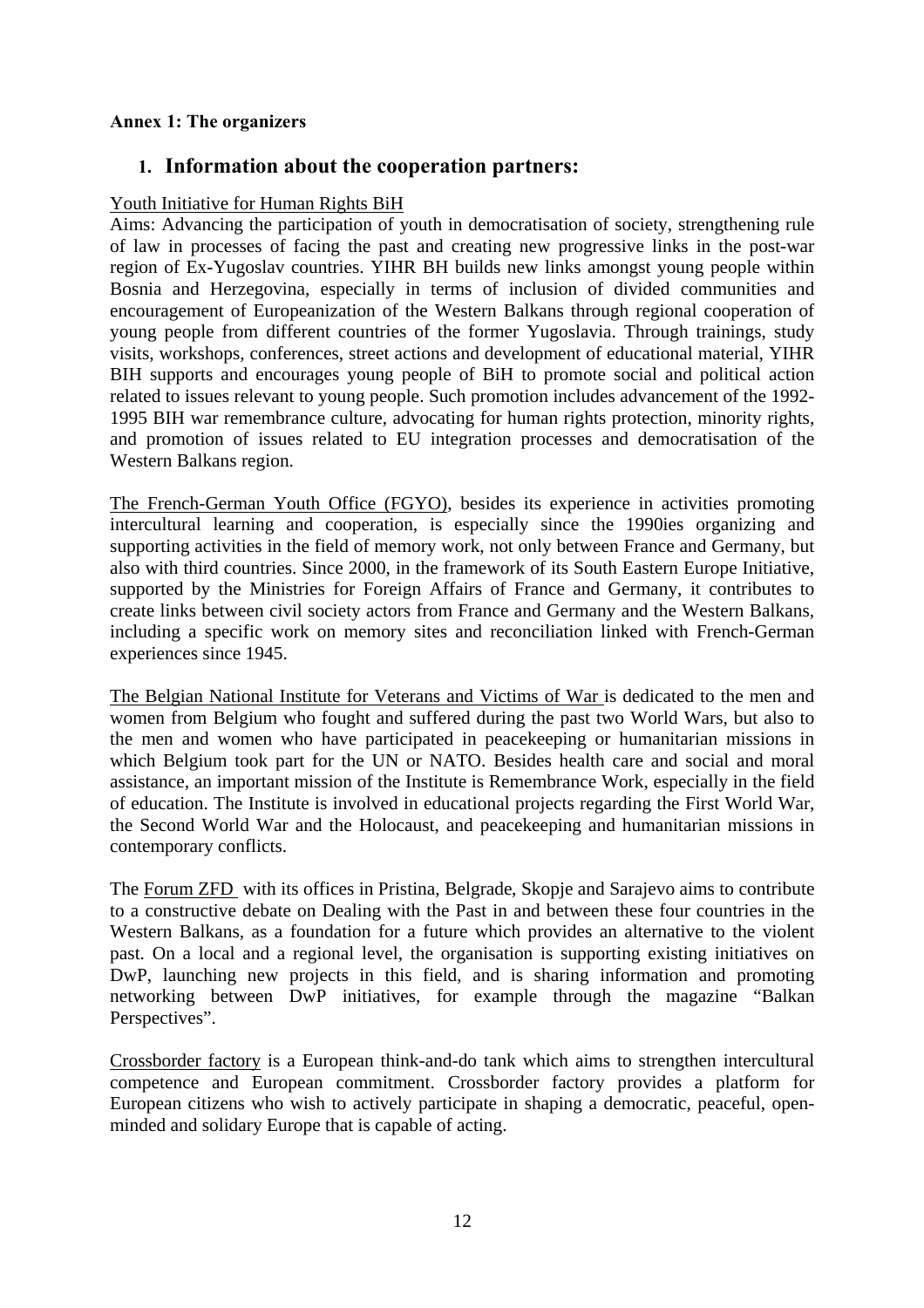#### **Organization team 2015 :**

*Dr. Tamara Banjeglav,* independent researcher, Zagreb/Sarajevo*,* banjeglavt@gmail.com

*Griet Brosens,* Historian, in charge of educational remembrance-projects at the Belgian National Institute for Veterans and War Victims, Brussels, www.warveterans.be, griet.brosens@warveterans.be

*Korab Krasniqi*, Project Officer, Forum ZFD Kosovo Program, Pristina, http://www.forumzfd.de/en/aboutus, krasniqi@forumzfd.de

*Alma Mašić, Director,* The Youth Initiative for Human Rights in BiH, Sarajevo, www.yihr.org, alma@yihr.org

*Dr. Nicolas Moll,* Historian and intercultural trainer, *crossborder factory*, Sarajevo/ Paris, www.nicolasmoll.eu, moll.nicolas@gmail.com

*Frank Morawietz,* Special Representative of the FGYO for South Eastern Europe, French-German Youth Office (FGYO), Berlin/Paris, www.dfjw.org, frankmorawietz@web.de

#### **The Memory Lab - program 2015 in Belgium has been realized thanks to the support of:**

- King Baudouin Foundation
- CCFD-Terre Solidaire
- French-German Youth Office
- Forum ZFD
- The Belgian National Institute for Veterans and Victims of War
- Belgian Federal Organizing Committee for the Commemoration of the First World War
- Flanders Department of Foreign Affairs

And also of:

- City of Dinant
- In Flanders Fields Museum
- Museum at the Yser
- City of Ypres
- Royal Museum for Central Africa
- Chanchellery of the Prime Minister of Belgium
- House of European History / European Parliament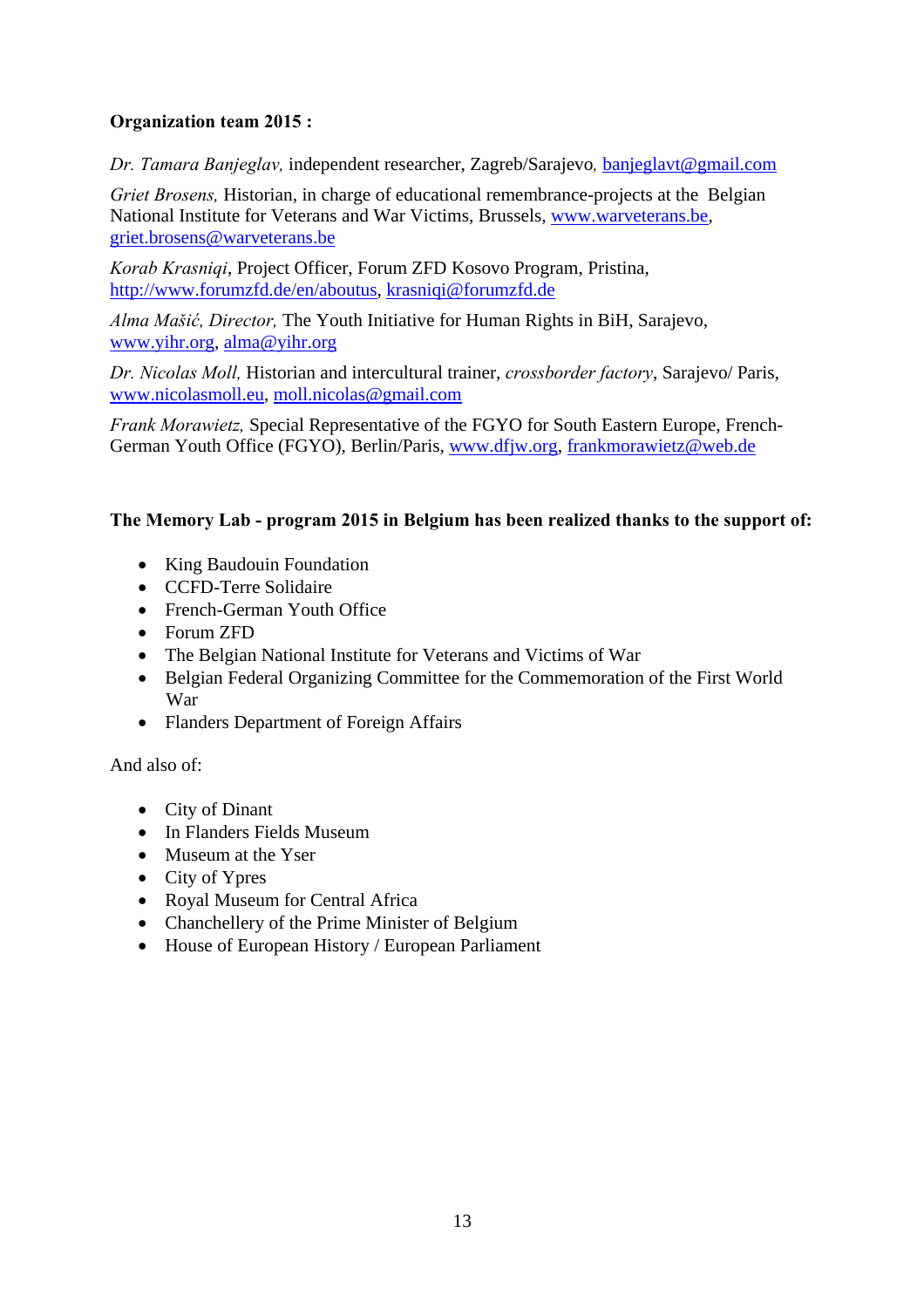#### **Annex 2: The program**

#### **Sunday, 4th October 2015:**

Arrival of participants to Brussels

Accomodation: First Euroflat Hotel, Boulevard Charlemagne 50, Brussels 1000 20.00: Welcome dinner at the restaurant *The Grapevine*, Luxemburgplein 11, 1050 Brussels

#### **Monday, 5th October 2015: Brussels**

8:45: Meeting in the hotel lobby / Walk to the International Press Centre

9.00 -10:30: Introduction into the program / Presentation of the participants

10:30 – 10:45: Coffee break

10:45 – 12:45: "Belgium for dummies": introduction into the history of Belgium, with Valerie Rosoux and Axel Tihon

12:45 – 13:45: Lunch at the International Press Centre

14.00 -16.00: Memory Walk through Brussels to discover the city's colonial heritage, with Lucas Catherine, author of the book "Walking to Congo"

16.00 – 16:30: Coffee break

16.30 – 18.30: Belgium's colonial memory: an interactive round table on the place of colonial history in Belgium, with representatives from the African Museum in Tervuren and the NGO "Justice and Democracy".

19.00: Dinner at *Le Roi d'Espagne*, Grote Markt 1, 1000 Brussel

#### **Tuesday, 6th October 2015: Dinant**

10.00: Travel by bus to Dinant

12.30 – 14.00: Lunch in Dinant at *Le Moma*, Chaussée de Namur 73, 5537 Annevoie-Rouillon

14.00 – 15.30: Visit of memory sites related to World War I in Dinant

15.30 – 16.30: City Hall - Q&A-session about the visit of Dinant and drink offered by the Mayor of Dinant

16.30: Travel back to Brussels

19.00 – 20.00: Feedback session about the day (at The Belgian National Institute for Veterans and Victims of War, Regentlaan 45-46 Blvd du Régent, 1000 Bruxelles) 20.00: Free Dinner

#### **Wednesday, 7th October 2015: Ypres / Ieper**

8.00: Departure by bus

10.00 – 12.00: Visit of Yser Tower Memorial and Museum related to World War I, the Peace Movement and the Flemish Movement

12.00 – 13.00: Lunch in Diksmuide, Restaurant *Lettenburg*, Lettenburgstraat 15, 8600 Diksmuide

13.45 – 14.30: Introduction into the In Flanders Fields Museum about the First World War in the West Flanders front region

14.30 – 15.30: Visit of the In Flanders Fields Museum

15.30 – 15.45: Coffee break

 $15.45 - 16.15$ : Q&A-session about the visit

16.15 – 18.00: Art Workshop "Coming World Remember me", related to the 600.000 victims of World War One in Belgium

18.00 – 20.00: Individual walk through Ypres and dinner at *Brasserie Kazematten*, Bollingstraat 1, 8900 Ieper

20.00: Last-Post-Ceremony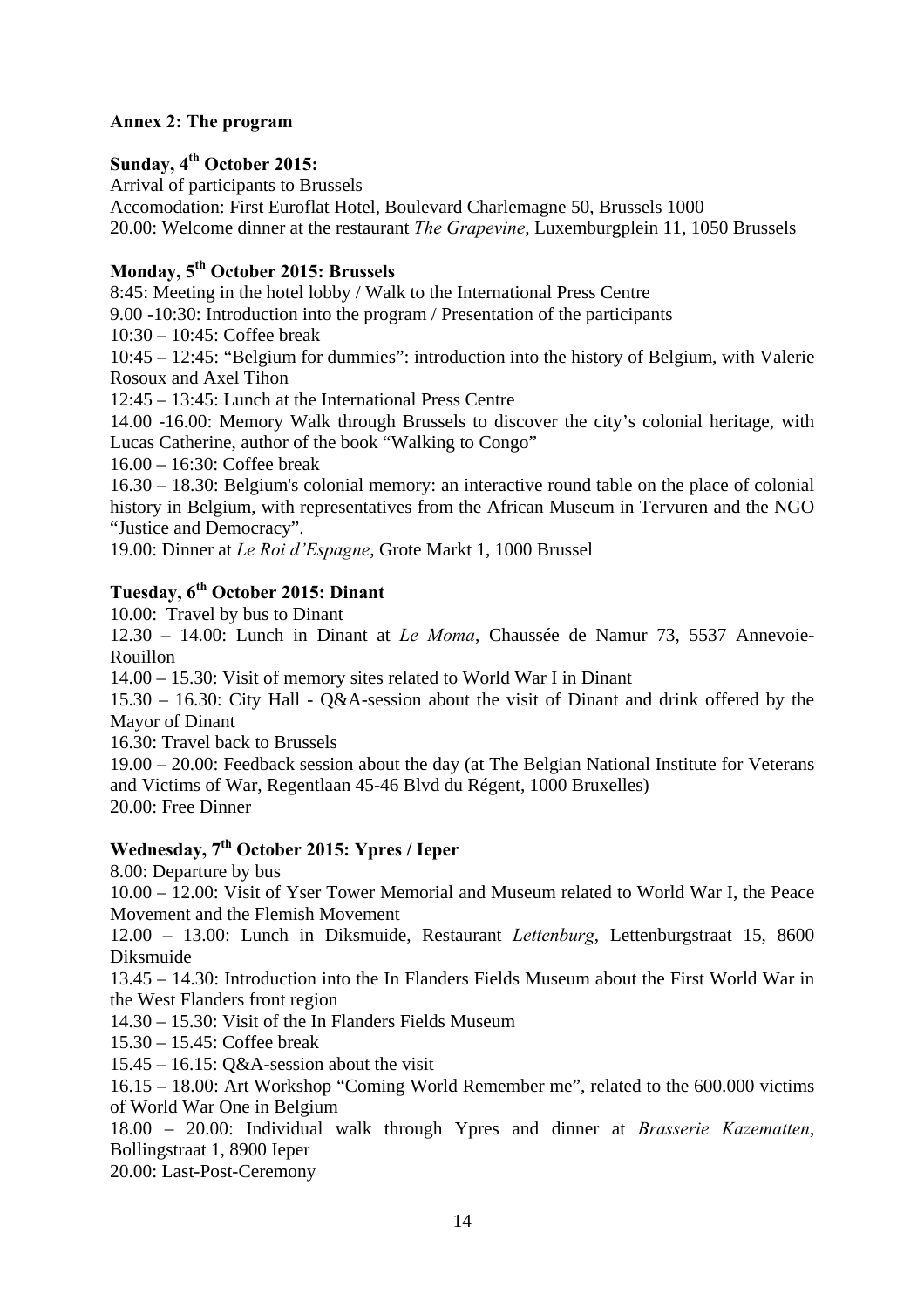20.15: Travel back to Brussels, arrival in Brussels 22h15

#### **Thursday 8th October 2015:**

9.00 – 10.15:- Feedback-session about the day in Flanders

10.15 – 10.30: Coffee break

10.30 – 12.45: Discussion on Memory Lab and common activities

12.45 – 13.45: Lunch at the International Press Centre

13.45: Walk to the European Parliament

14.30 – 16.30: Presentation (at the European Parliament) of the "House of European History" project, discussion and visit of the future site

16.30 – 17.15: Walk back to the International Press Centre and coffee break

17.15 – 18.45: What do we understand by European History? Exercise in parallel groups 19.00: Free dinner

#### **Friday, 9th October 2015:**

9.00 – 11.00: Workshops: What can we learn from what we have seen in Belgium for the work on history and remembrance in other countries?

11.00 – 11.30: Coffee break

11.30 – 13.00: Evaluation of the week and perspectives for the future work

13.00 – 14.00: Lunch at the International Press Centre

14.00 – 16.00: Closing session / discussion: "Belgium and the Balkans: laboratories for an European memory?" with Heleen Touquet, University of Leuven

16.00 – 20.00: free afternoon

20.00*:* Dinner at Ristorante *Il Buongustaio*, 85 Rue d'Arlon, 1000 Bruxelles

#### **Saturday, 10th October 2015:**

Departure of participants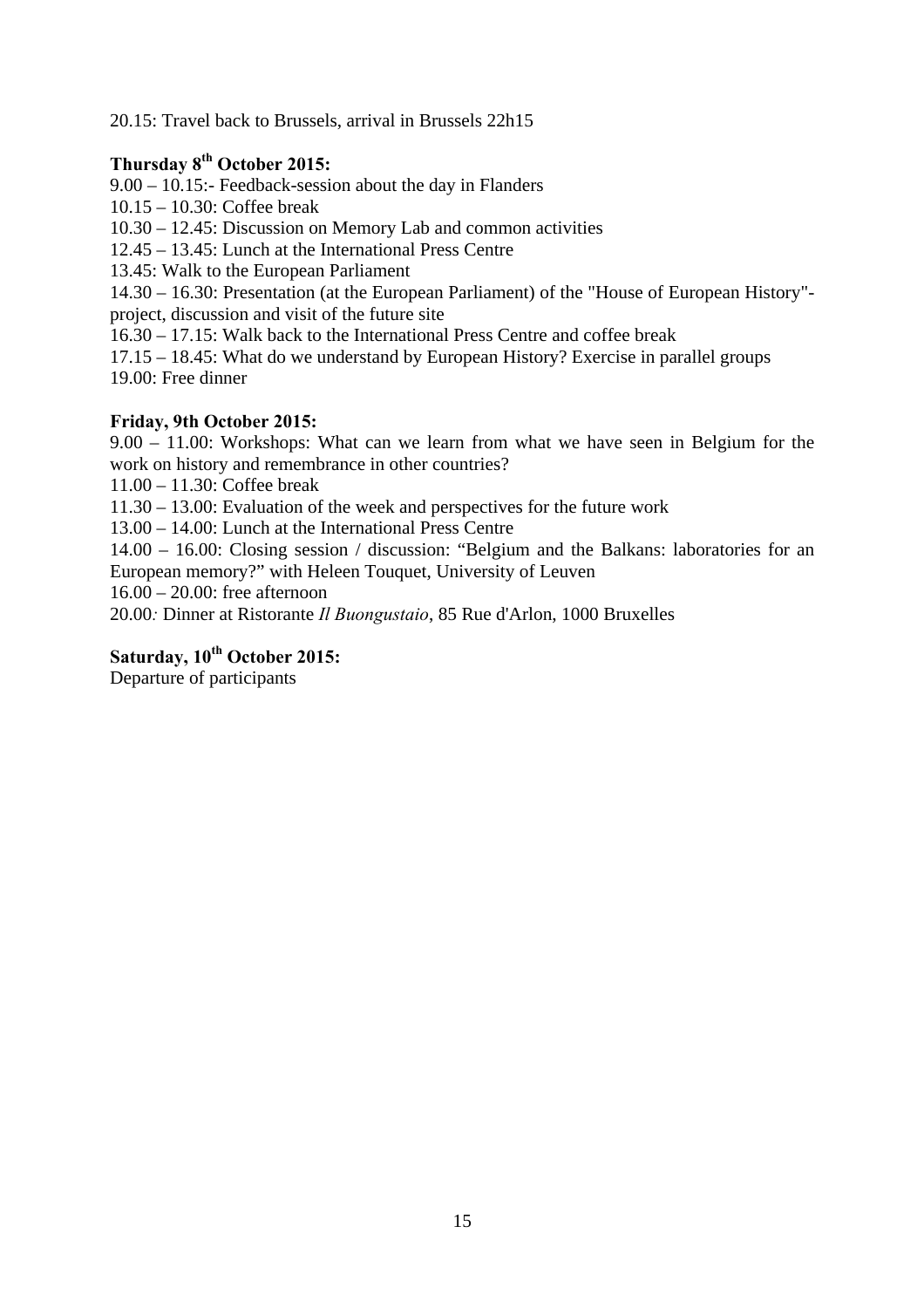### **Annex 3: List of participants**

\* member of the 2015 organization team

| <b>Name</b>           | Organization                                           | <b>Function</b>                            | <b>Town</b>         |
|-----------------------|--------------------------------------------------------|--------------------------------------------|---------------------|
| Maša                  | $C31$ – Centre for the development of                  | President of the organization,             | Belgrade (SRB)      |
| Avramović             | childrens rights culture; Department                   | PhD candidate                              |                     |
|                       | of Pedagogy, University of Belgrade                    |                                            |                     |
| <b>Tamara</b>         |                                                        | Freelance researcher                       | Zagreb (HR) /       |
| Banjeglav*            |                                                        |                                            | Sarajevo (BiH)      |
| <b>Julie Biro</b>     |                                                        | Documentary filmmaker                      | Paris (F)           |
| Ervin Blažević        | Optimisti 2004 Kozarac                                 | President                                  | Prijedor (BiH)      |
| Laura                 | Anne Frank House / University of                       | Freelance historian / PhD                  | Amsterdam (NL)      |
| <b>Boerhout</b>       | Amsterdam                                              | Candiate                                   |                     |
| <b>Judith Brand</b>   | Forum ZFD BiH                                          | Program Manager                            | Sarajevo (BiH)      |
| <b>Griet Brosens*</b> | Belgium Nationals Institute for War                    | Historian, in charge of                    | Brussels (BL)       |
|                       | veterans                                               | educational remembrance-                   |                     |
|                       |                                                        | projects                                   |                     |
| Mirna Buljugić        | Balkan Investigative Network in                        | Director                                   | Sarajevo (BiH)      |
|                       | Bosnia and Herzegovina                                 |                                            |                     |
| <b>Fjolle Caka</b>    | Forum ZFD - Kosovo Program                             | Memory Mapping Kosovo                      | Prishtina (KS)      |
|                       |                                                        | participant                                |                     |
| <b>Orhan Ceka</b>     | Liberal Alternative Institute                          | Co-director                                | Tetovo (MK)         |
| Venera Čočaj          | Youth Initiative for Human Rights<br>Kosovo            | Team member                                | Prishtina (KS)      |
| Erla Gjinishi         | <b>Alter Habitus</b>                                   | Associate                                  | Prishtina (KS)      |
| Nataša                | ForumZFD Serbia                                        | Director                                   | Belgrade (SRB)      |
| Govedarica            |                                                        |                                            |                     |
| <b>Alain Gueraud</b>  | DRJSCS du Limousin                                     | Advisor for youth education                | Limoges (F)         |
| Elma                  | Historical museum of BiH                               | Director                                   | Sarajevo (BiH)      |
| Hašimbegović          |                                                        |                                            |                     |
| <b>Matthias Heyl</b>  | Ravensbrück Memorial Site                              | <b>Head of Educational Services</b>        | Fürstenberg (D)     |
| Joachim               | <b>Buchenwald Memorial</b>                             | <b>Pedagogical Department</b>              | Weimar - Buchenwald |
| Koenig                |                                                        |                                            | (D)                 |
| Korab<br>Krasniqi *   | Forum ZFD Kosovo                                       | Project Manager                            | Prishtina (KS)      |
| Vjollca               | University of Prishtina, Faculty of                    | Assistant professor                        | Prishtina (KS)      |
| <b>Krasniqi</b>       | Philosophy, University Programme                       |                                            |                     |
|                       | Gender Studies and Research                            |                                            |                     |
| <b>Jasmina</b>        | Youth Intiative for Human Rights                       | Coordinator of the Transitional            | Belgrade (SRB)      |
| Lazović               | Serbia                                                 | Justice Program                            |                     |
| Carine                | <b>ONAC National office for war</b>                    | Memory and Communication                   | Montpellier (F)     |
| Leveque               | veterans and war victims                               | Coordinator                                |                     |
| Lejla Mamut           | UN Women Country Office BiH                            | War sexual violence project<br>coordinator | Sarajevo (BiH)      |
| Ružica                | Festival "Na pola putu" ("Half way")                   | Program editor and Festival                | Užice (SRB)         |
| Marjanović            |                                                        | founder                                    |                     |
| Alma Mašić*           | Youth Initiative for Human Rights<br><b>BiH</b>        | Director                                   | Sarajevo (BiH)      |
| Sven Milekić          | <b>Balkan Investigative Reporting</b><br>16<br>Network | Journalist and researcher                  | Zagreb (HR)         |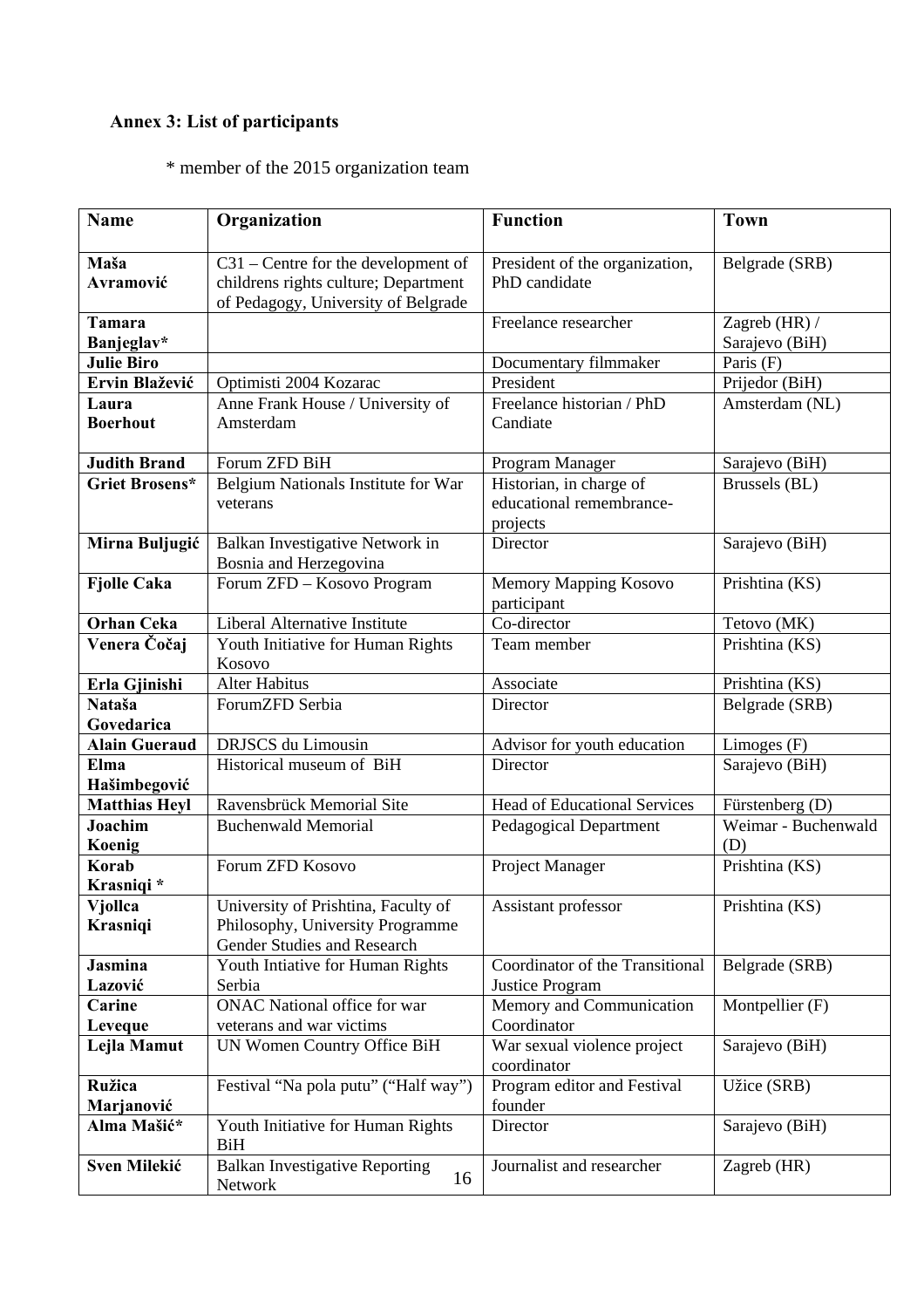| Ana Milošević                        | Universite libre de Bruxelles,<br>University of Maastricht                                                                                | PhD candidate                                                               | Brussels (BL)                 |
|--------------------------------------|-------------------------------------------------------------------------------------------------------------------------------------------|-----------------------------------------------------------------------------|-------------------------------|
| Nicolas Moll*                        |                                                                                                                                           | Historian and consultant                                                    | Sarajevo (BiH) / Paris<br>(F) |
| Frank<br>Morawietz*                  | French-German Youth Office                                                                                                                | Special coordinator for the<br>activities of OFAJ in SEE                    | Berlin (D)                    |
| Jacqueline<br><b>Nießer</b>          | Graduate School for East and<br>Southeast European Studies,<br>University of Regensburg                                                   | PhD Student                                                                 | Regensburg (D)                |
| <b>Tamara</b><br>Opačić              | Serbian National Council, Novosti                                                                                                         | media consultant, editor of the<br>web site of weekly newspapers<br>Novosti | Zagreb (HR)                   |
| Ivo Pejaković                        | Jasenovac Memorial Centre                                                                                                                 | curator                                                                     | Jasenovac (HR)                |
| Tanja Petrović                       | Documenta - Centre for Dealing<br>with the Past                                                                                           | Program coordinator                                                         | Zagreb (HR)                   |
| <b>Edin Ramulić</b>                  | Association of citzens of Prijedor<br>"Izvor"                                                                                             | Vice president                                                              | Prijedor (BiH)                |
| <b>Nina Ritz</b>                     | Max Mannheimer Study Center,<br>Dachau                                                                                                    | Head of the Max Mannheimer<br><b>Study Center</b>                           | Dachau (D)                    |
| Günter<br>Schlusche                  | <b>Berlin Wall Foundation</b>                                                                                                             | Architect, Planner                                                          | Berlin (D)                    |
| <b>Florent</b><br><b>Schaeffer</b>   | <b>CCFD</b> - Terre Solidaire                                                                                                             | Project Manager Eastern<br>Europe                                           | Paris $(F)$                   |
| <b>Arber Selmani</b>                 | KultPlus – the online portal,<br>PROPLUS NGO                                                                                              | Journalist, Project Assistant                                               | Prishtina (KS)                |
| Dinko Sijerčić                       | Youth Initiative for Human Rights<br><b>BiH</b>                                                                                           | Project coordinator                                                         | Sarajevo (BiH)                |
| <b>Tamara</b><br>Šmidling            | Peace Academy Foundation                                                                                                                  | activist and researcher                                                     | Sarajevo (BiH)                |
| Ulvija Tanović                       |                                                                                                                                           | Interpreter                                                                 | Sarajevo (BiH)                |
| <b>Juliane</b><br><b>Tomann</b>      | Imre Kertesz Kolleg, Jena; Institute<br>for applied history                                                                               | Research associate                                                          | Leipzig $(D)$                 |
| Heleen<br><b>Touquet</b>             | University of Leuven                                                                                                                      | Post-doc and part-time<br>professor                                         | Leuven $(BL)$                 |
| <b>Maarten Van</b><br><b>Alstein</b> | Flemish Peace Institute                                                                                                                   | Researcher                                                                  | Brussels (BEL)                |
| Marjan<br>Verplancke                 | Kazerne Dossin, Memorial, Museum<br>and Documentation Centre on<br>Holocaust and Human Rights                                             | Head of Education and<br>Outreach                                           | Mechelen (BEL)                |
| Nikolina Židek                       | Faculty of Political Sciences and<br>Sociology, University Complutense,<br>Madrid; <i>Documenta</i> – Centre for<br>Dealing with the past | PhD candidate, associate                                                    | Zagreb (HR)                   |